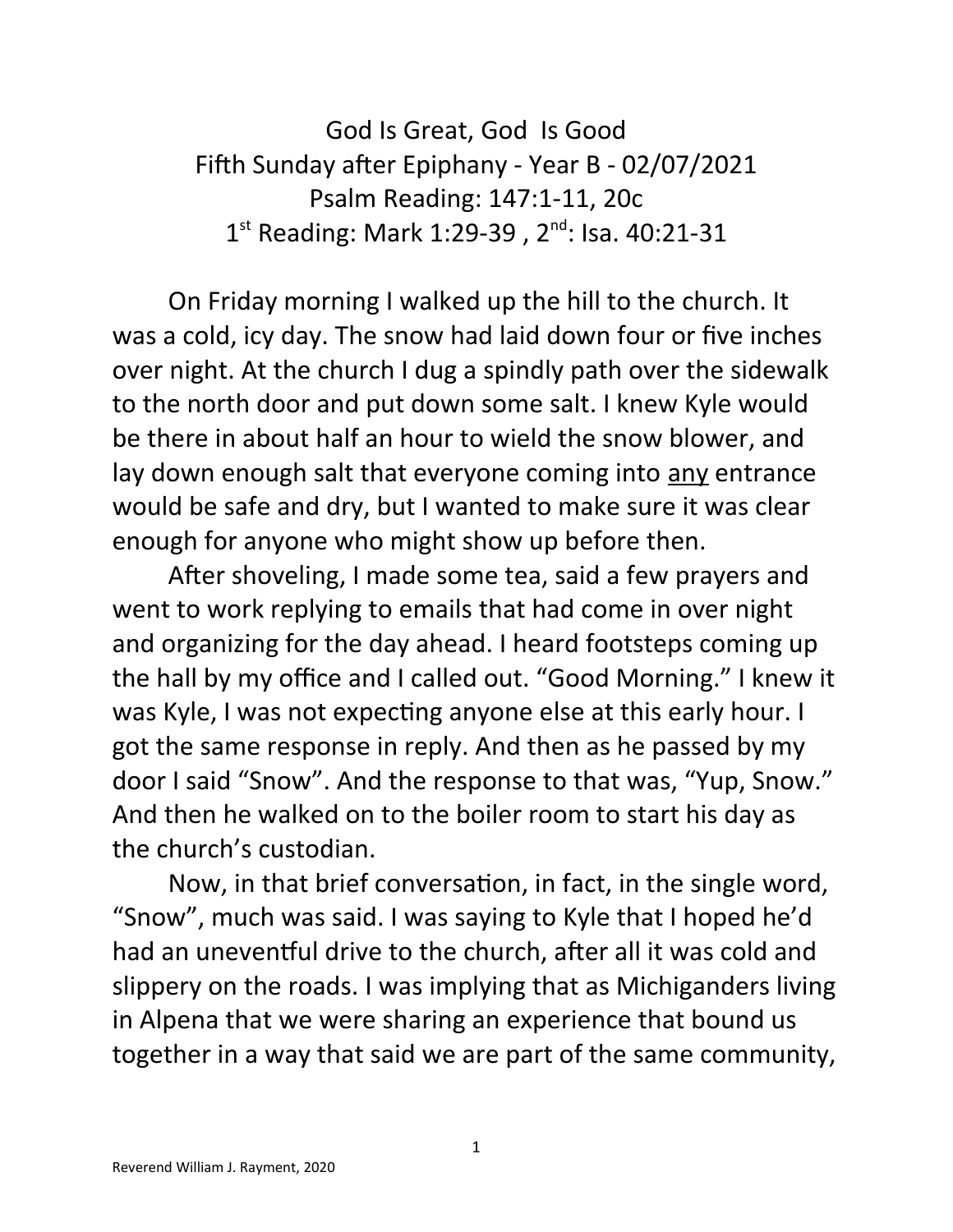a community that knows how to deal with adversity as we see snow quite often here.

The word also hinted at action. We both knew that he would spend at least an hour or two clearing walks, salting, and making sure that the facility was safe for anyone who might come by. So there was no need to say more than that single word.

We can say a lot in very few words, but I think it requires common experience, common understanding for it to be effective. As Christians we have quite a few words that are freighted with meaning, "church, spirit, fellowship, mission, the Word" and so on… But there is one single syllable that seems to stand above all others for us, and that syllable is, "God". This is because God is the focus of all we do. And I think our reading from Isaiah begins to touch on this very idea. Our reading from Isaiah reaches out to try to explain just who our God is.

Isaiah in verse 21 of Chapter 40 says, "*Do you not know? Have you not heard? Has it not been told you from the beginning? Have you not understood since the earth was founded?*" Isaiah begins by hinting at the common experience of all humanity, as if our understanding of the subject he is about to broach is basic and fundamental, innate even to our very being. So the word "God" takes its meaning. It describes a person whose nature many of us, as people of God, have been taught since birth. But beyond this, we should at least have an inkling or understanding of who God is from the very construct of the world that surrounds us. Our God is (and this is just one aspect of God) the "Creator-God" and this is manifest to us through the creation.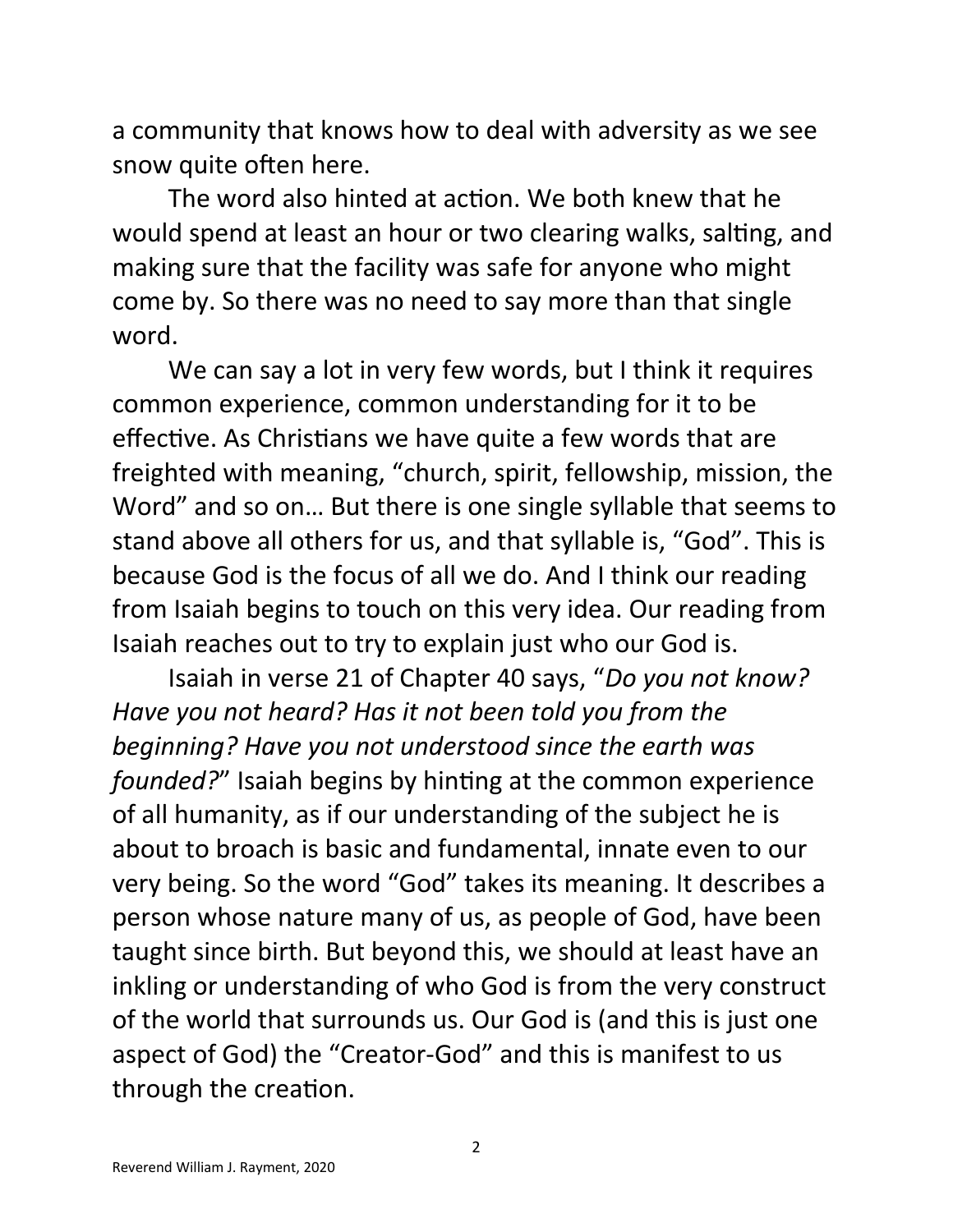And this leads us to contemplate the awesome wonder of God. Isaiah writes, "*He sits enthroned above the circle of the earth, and its people are like grasshoppers."* (v.22a) Now in this we see the aloof God, the God whose power is so great that we humans cannot compare with it except as insignificant insects. God is so lofty that "*the Lord stretches out the heavens like a canopy, and spreads them out like a tent to live in.*"(v.22b) Yes, God is so great that even the magnificent sky can barely contain the majesty. In the same way a tent of a wandering nomad is no more than a shelter for the night, when he awakes the wide landscape all around is there for his use. He can travel wide and far in thought and deed, with no hindrance from a mere grasshopper than might wander before his path.

In fact, the greatest among us are so insignificant that God "*brings princes to naught and reduces rulers to nothing.*" Isaiah pounds this into us, now comparing humans to plants in a field. He says, "*No sooner are they sown, no sooner do they take root in the ground, than he blows on them and they wither, and a whirlwind sweeps them away like chaff."* And so we get that picture of ourselves as mere mortals, and God as an infinite being for whom time stretches forever, from before the world began until the end when there will be a new Heaven and a new earth.

As we contemplate the meaning of the word "God" we are beginning to see this remote being, untouchable, unreachable, so far above us that we cannot hope to get the Lord's attention. Because if we were this magnificent being, would we pay attention to someone or some creature as low and as insignificant as ourselves in our present state? When you walk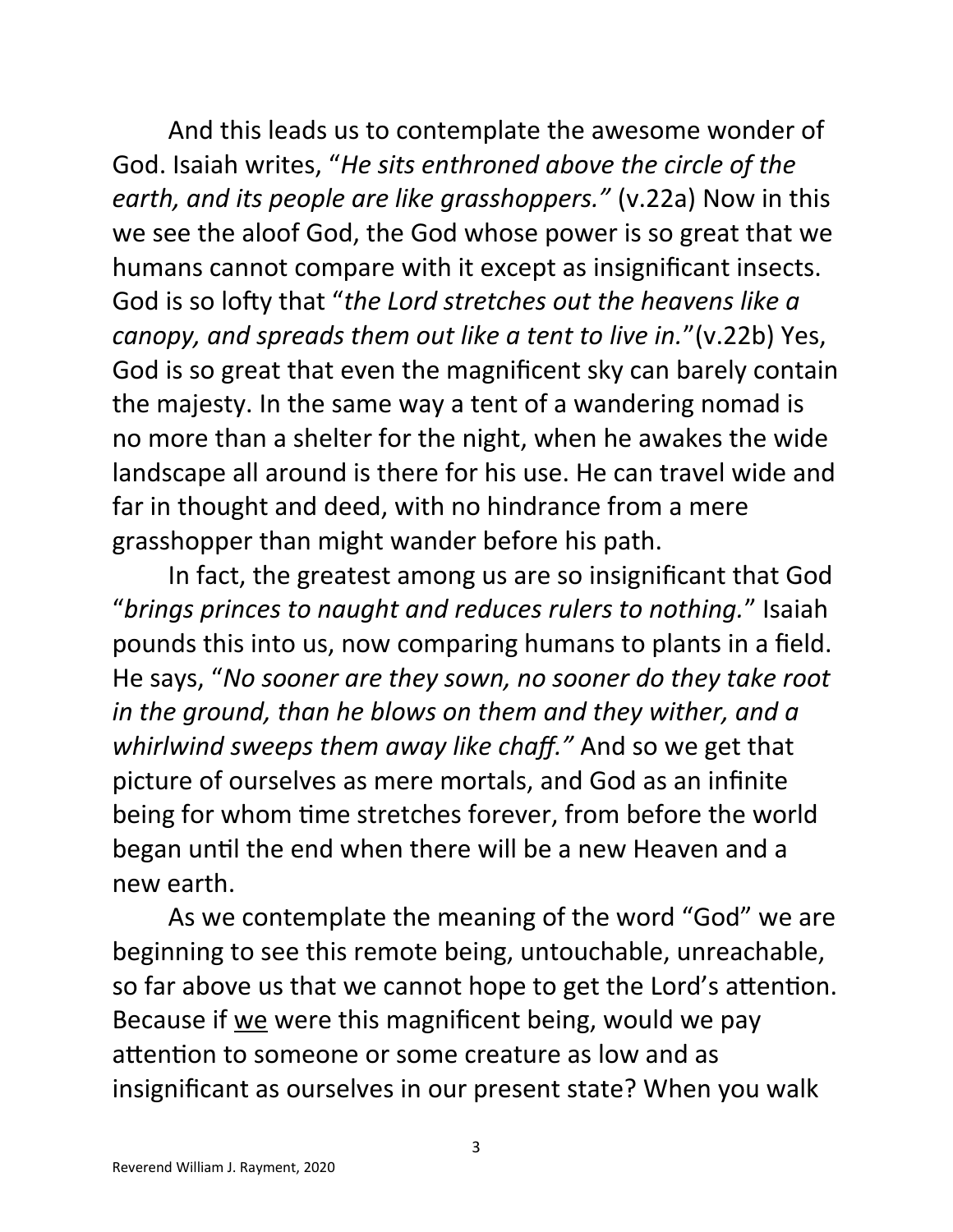down a sidewalk, to do you avoid kicking over anthills, or after a rain do you pick up a worm that has strayed into the middle of the sidewalk to escape the flood, to return the poor creature to a grassy sward where it can return to the dark soil, to its natural abode? I actually do this, but one day on a wet morning in the fall, coming into the church in the morning, the sidewalks were littered with squirming worms, and I picked up one, and then a second and a third. I tossed them into the grass, but after twenty minutes of this and watching more venture out onto the sidewalk, I despaired and gave up trying to save them all. It was impossible. Is this what God is like?

As Christians, we should know that the word "God" means so much more than a God of power. Yes, God is great, far beyond us in strength, and in infinity of time. But since God is not limited, as are we humans, God has the capacity, the will, and the desire to care for us. God has the power, far beyond our capabilities. God can take all of us lowly worms and toss us into the grass, saving us from our own worst instincts, even when we crawl back on to the side walk over and over, where we would be stranded, baked by the hot sun of mid-day.

So when we question God's love. When we suppose God to be aloof, Isaiah asks, "*Why do you complain, Jacob?"* (Note that we are Jacob and Israel here.) "*Why do you say, Israel, 'My way is hidden from the Lord, my cause is disregarded by my God'?*" How could our way be hidden from an all powerful God? It is precisely because of God's infinite power that God can and does watch over us, that God can and does care for us.

So Isaiah again questions the fundamental basis of how we know. He asks again, *"Do you not know? Have you not heard?"*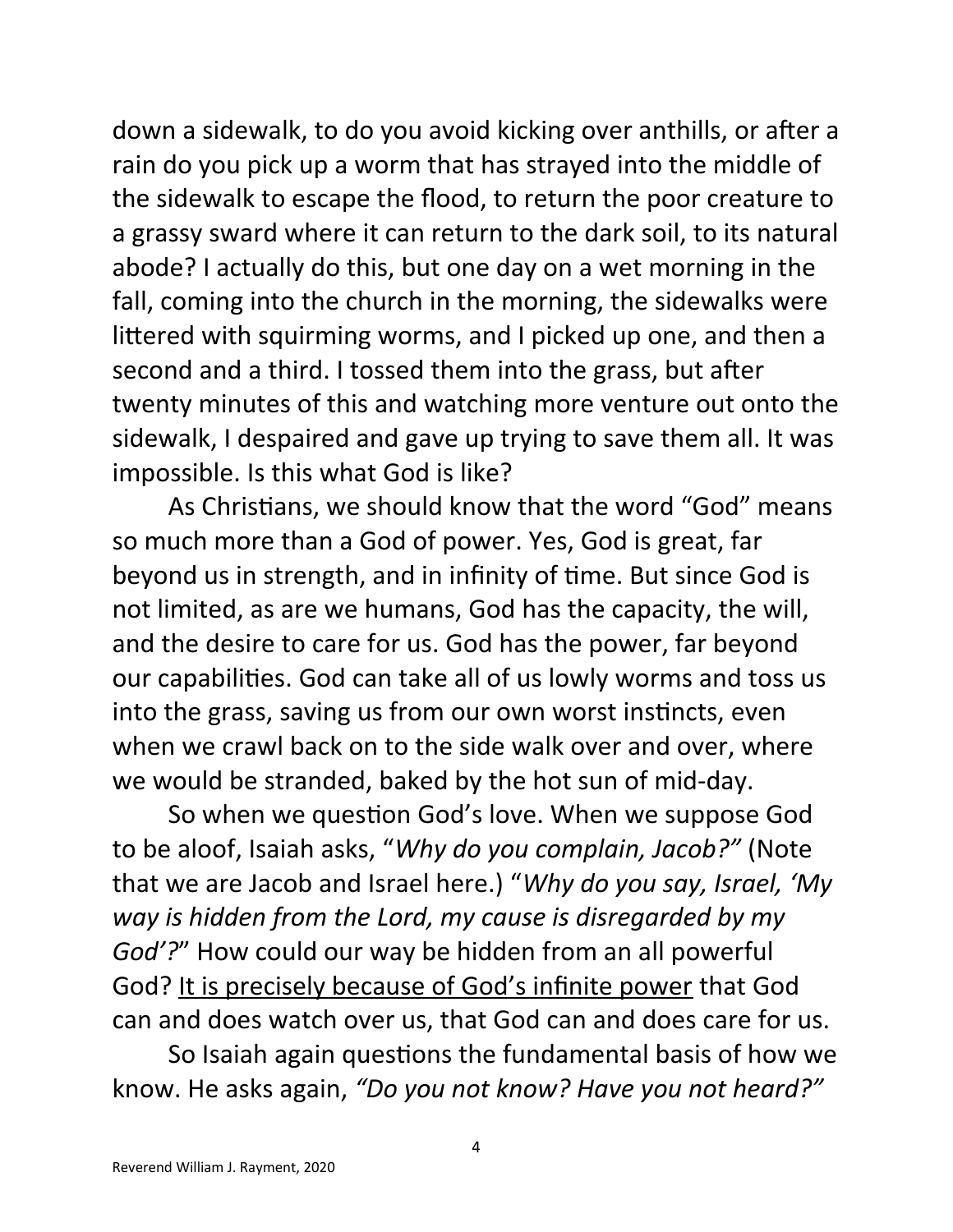Know what? Heard what? That "*the Lord is the everlasting God, the Creator of the ends of the earth.*" (v.28) This is why he will not give up on us. For God "*will not grow tired or weary..."* and God knows what is going on with us even though "*his understanding no one can fathom."*

As Isaiah tells us, (v.29) *"He gives strength to the weary, and increases the power of the weak."* And in a flight of poetic language we find out what God can do for us in the here and now. He writes (v.31), "*Those who hope in the Lord will renew their strength. They will run and not grow weary, they will walk and not be faint."*

So, we find out just a little bit about what this word "God" means when we speak it out. When we say it in sorrow, or despair, in praise or in thanksgiving. It is first, in acknowledgment of God's infinite greatness, and second, it reflects an understanding of how that infinitude, how that greatness enables our God to be a personal God, loving, caring for, strengthening, uplifting, saving, each and every one of us.

But, my friends, we have barely scratched the surface of what this word "God" means to us. We have not discussed the three person's of God. We have not discussed God as the God of history, the God of justice, the Lord of Hosts, the Saving God, and so much more. I will leave investigation of these aspects of God for another time because my friends, a lifetime is not long enough to truly learn all that there is to know about God, and that is just those things that are accessible to us through reading God's Word.

"God", it is such a simple word, only three letters, a single syllable. But I ask you, based on your experience, based on